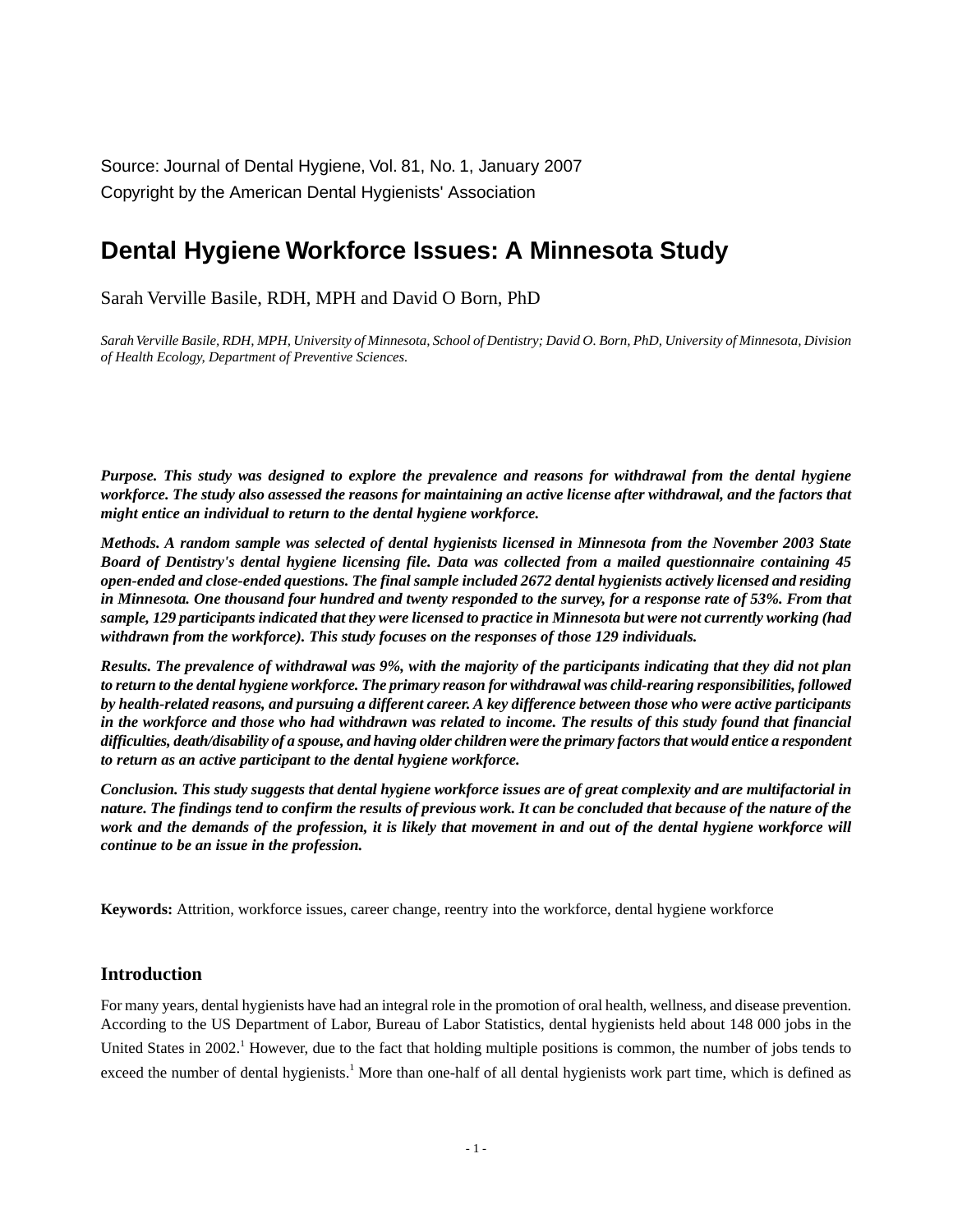less than 35 hours a week.<sup>1</sup> In addition, the dental hygiene profession is projected to grow much faster than the average for all occupations through the year  $2012<sup>1</sup>$ .

Currently, on both the state and national levels, dental hygiene is a profession that is in transition and is facing a variety of workforce challenges. For example, there have been several recent legislative changes in Minnesota in relation to the dental hygiene profession. Such changes include the ability to work in alternative practice settings, collaborative agreement practice, expanded restorative functions that include placing and carving restorative materials (amalgam, glass ionomer, stainless steel crowns, and composite), and placing pit and fissure sealants without approval and supervision by a licensed dentist. It is possible that these changes could aid in increasing access to dental care. With such progressive changes underway, it is an appropriate time to examine the current dental hygiene workforce in Minnesota. The results described in the following manuscript are drawn from a larger study that was conducted to examine dental hygiene workforce issues. One segment of the workforce that needs additional study is the individuals who retain an active dental hygiene license but have withdrawn from the workforce.

It is important to assert that the productivity of the dental hygiene workforce is a function of various factors, such as the number of years clinical dental hygienists actively participate in the workforce. It can be assumed that some dental hygienists leave the workforce for a period of time while still retaining an active license. Because they leave the workforce for unspecified periods of time, their career productivity diminishes. If the numbers are significant, the ability of the dental hygiene workforce to deliver oral health care could be overestimated. In an effort to explore this matter, a workforce study was undertaken with a specific focus on dental hygienists with active licenses who have withdrawn from the workforce.

The study examines the following: the prevalence of withdrawal from the dental hygiene workforce; the key differences that exist between those who are active participants in the dental hygiene workforce and those who have withdrawn; the effect that spouse's occupation, income, and educational attainment have on an individual withdrawing from the workforce; the reasons for withdrawal; plans, if any, to return as active participants to the workforce; the reasons why individuals who have withdrawn from the workforce maintain an active license; and the factors that might entice them to return to the workforce.

# **Review of the Literature**

A review of the literature indicates that there has been a considerable amount of research conducted on dental hygiene workforce issues in the United States. When looking at productivity, the literature addresses several issues, including withdrawal from the workforce and the factors that contribute to its occurrence.

The dental hygiene workforce is comprised mostly of married female professionals, with the vast majority having children.<sup>2-14,18,20</sup> According to some studies, the majority of dental hygienists tend to be under the age of 40.<sup>6,7,11,13</sup> A study published in 1978 supports the notion that dental hygienists tend to be positioned in the upper portion of the socioeconomic community.<sup>11</sup> The greater part of the profession have earned an associate degree, although a significant number hold bachelor's degrees.<sup>2-4,6,9,10,12-17,20</sup> Approximately 25% of dental hygienists have a bachelor's degree, yet few have a master's or doctoral degree.<sup>2,4,9,12,14,15,17</sup>

Most licensed dental hygienists are actively employed in clinical practice settings-the majority in solo and group practices.<sup>2-4,6-12,15,18</sup> Of those who are employed in clinical practice, a large number work in one practice.<sup>9,10</sup> The average number of years employed in the profession varies greatly from approximately 6 years to 16 years.<sup>2,5,6,10,14,15</sup> Turbyne et al reported that dental hygienists work on average between 34 and 40 hours per week, which differs from the US Department of Labor, Bureau of Labor Statistics findings that reported  $>50\%$  working 35 hours or less.<sup>1,10</sup>

While most dental hygienists are employed in the profession, some are not. There are several studies that address why dental hygienists are not employed within the dental hygiene workforce.<sup>2,4,5,6,8,15,17,20,22</sup> Such reasons include family responsibilities, continuing formal education, dissatisfaction with dental hygiene (work conditions, work itself), licensure (waiting to take licensure exam, moving soon so will not bother, failed boards, and no license), looking for dental hygiene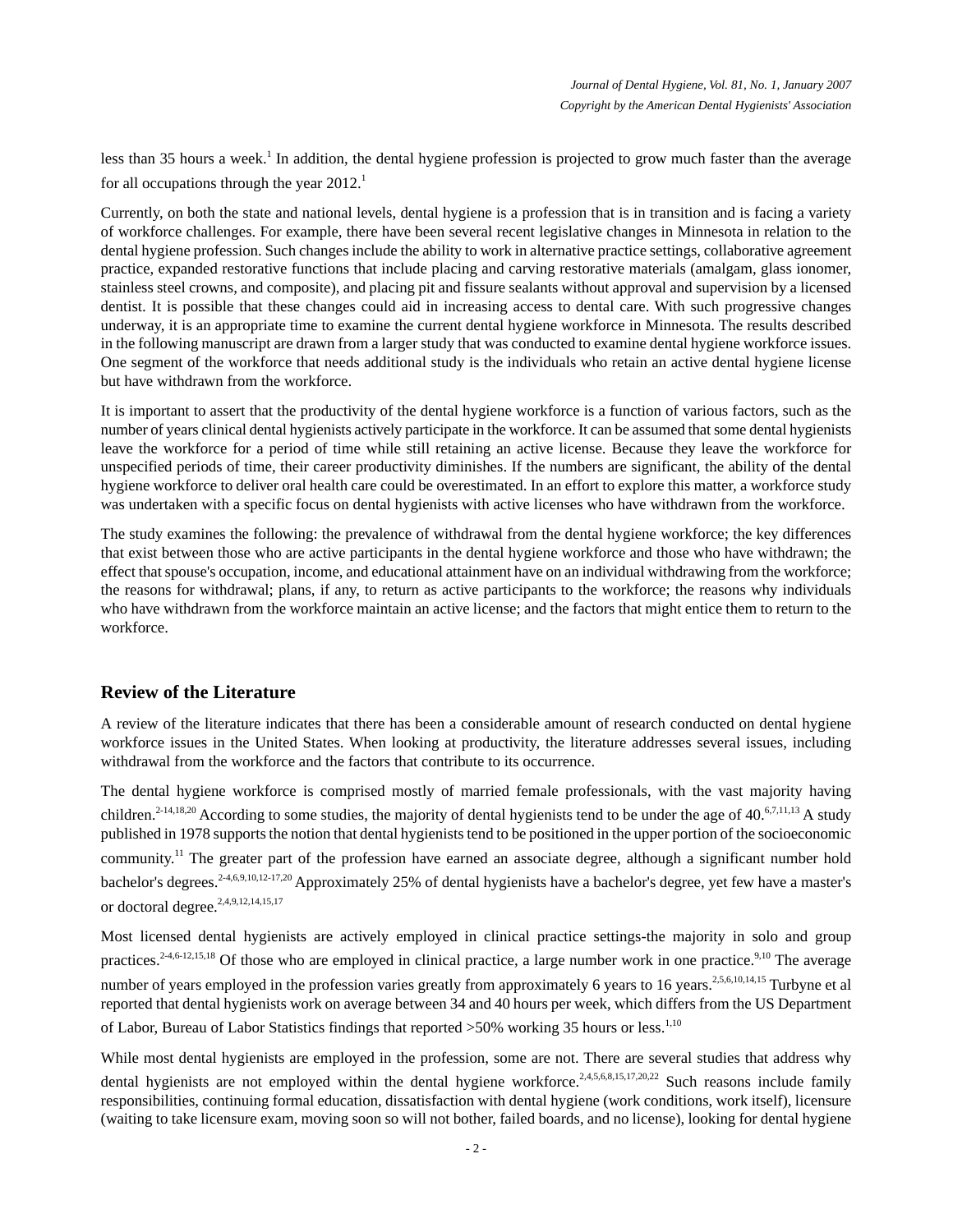work, employed in other work, health reasons, and personal reasons.<sup>17</sup> One study indicated that of the dental hygienists who leave the profession, most do so temporarily.<sup>6</sup> The bulk of dental hygienists leave the profession due to family/child-rearing obligations and/or responsibilities.<sup>2,4,5,6,8,15,21,22</sup> Many dental hygienists indicated that they could be enticed or have the intention of returning to the profession.<sup>4,6</sup> Some incentives for reentry include increased salary, increased benefits, improved infection control procedures, increased involvement in setting infection control policies, and more decision-making opportunities.<sup>4</sup>

Some dental hygienists leave the workforce because they are dissatisfied with the profession. One might predict that those who are dissatisfied with the profession are likely to not be employed as a dental hygienist.<sup>3</sup> In addition, it seems that the longer one works as a dental hygienist, the greater the likelihood of being dissatisfied.<sup>16</sup> Limited growth and development, not intellectually stimulating, and too many dental hygienists in the market, are all reasons dental hygienists stated for not recommending the profession to others.<sup>15</sup> Other reasons for career dissatisfaction include boredom, repetition, lack of variety, inadequate salary, lack of benefits (sick and vacation pay, medical insurance coverage, a retirement plan, and continuing education), concerns about infectious disease, lack of decision-making opportunities, physical and emotional demands, little or no opportunity for advancement, physical strain, injury, and/or fatigue.<sup>2,14,19</sup>

When dental hygienists were asked what they thought the profession would offer them, they replied, respectability, an acceptable salary, stability and security, flexibility, and a chance to help others. It is not a surprise that dissatisfied dental hygienists have more negative attitudes toward the profession than those who are satisfied. Some additional reasons dental hygienists are dissatisfied are as follows: lack of respect from dentists and coworkers, monotony, lack of creativity, little mental stimulation, pressure for greater volume of work, lack of time for patient education, and limited benefits. However, it is interesting that both satisfied and dissatisfied dental hygienists criticize the profession for limited career growth, advancement, and legal restrictions.<sup>16</sup>

In 1986, a dental hygiene manpower study was conducted in Tennessee.<sup>5</sup> The study found that 74% of participants surveyed had remained in the profession since graduation and that the average time of licensure was 11.11 years. Of the dental hygienists who left practice permanently, approximately 50% did so due to family demands, while others left due to career dissatisfaction or retirement. A large percentage left the profession temporarily due to family responsibilities. One hundred percent of the dental hygienists who left practice, either permanently or temporarily, retained their Tennessee license. Within the sample, 80% of the respondents were married, 8% divorced, 8% widowed, and 4% single. Changes in work hours were experienced by 67% of the practicing dental hygienists. Reasons cited included family responsibilities, a decrease in patient load, return to school, decrease in financial demands, decrease in job availability, community activities,

health-related disability, death of a dentist, and hours reduced by the employer.<sup>5</sup>

A career retention study was conducted in Texas in 1999. The results revealed that the primary reasons for leaving dental hygiene practice were family responsibilities, boredom, salary, and lack of benefits. Respondents who remained in practice were more likely to have a certificate or associate degree, were unmarried, had fewer children, and were younger than those who had withdrawn from the workforce. The authors concluded that the individuals who remain in clinical practice are positively influenced by the salary.<sup>22</sup>

Several manpower studies have been published in countries other than the United States.<sup>23-25</sup> Many of these studies revealed the same issues concerning the dental hygiene workforce as those that have been conducted in the United States. Similar to the United States, dental hygienists tend to be female, work in general dental practices, and enjoy a level of satisfaction with the profession.<sup>23-25</sup> Dental hygienists tend to leave the profession for reasons largely related to child-rearing responsibilities. 23,24 However, many dental hygienists indicated that they had plans to return to the profession.  $23.24$ 

Overall, the research on this subject is extensive, but there are also noteworthy gaps in the literature. First, it does not contain a great deal of information about spouses' occupation, income, and educational attainment. It is known that females are more likely than males to withdraw from the workforce for periods of time, and that the majority of dental hygienists are female.<sup>2,4,9</sup>,-<sup>14</sup> Withdrawal from the workforce could be contingent on spouse's income. This is important to know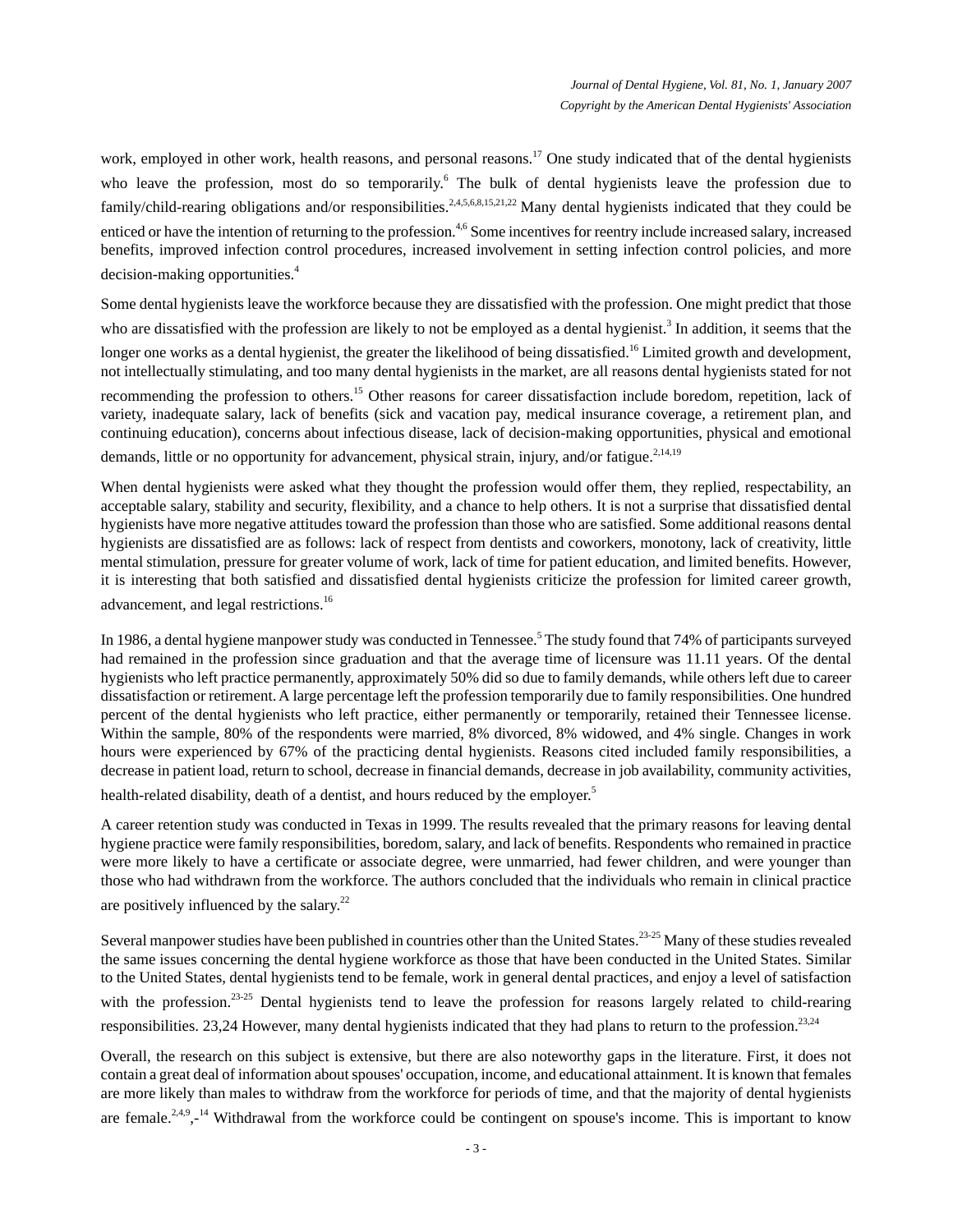because a temporary or permanent leave from the dental hygiene workforce tends to diminish career productivity and longevity. A 1979 study found that many dental hygienists were married to people in professional and technical professions, followed by managers and administrators, salesmen, and craftsmen.9 In addition, 2 studies in the 1970s found that many dental hygienists were married to dentists.<sup>9</sup>,

Second, few studies have explored the question of why dental hygienists maintain an active license after withdrawing from the workforce. This is important because it is possible that these individuals could be enticed to reenter the profession. Or, it is possible that some individuals use their license for "in case" reasons, such as the death of a spouse or a divorce. It is imperative to note that maintaining an active license serves to mislead researchers when they look at the numbers of individuals in the dental hygiene workforce.

Third, the literature does not explore the issue of dental hygienists who leave practice and then reenter. It is important to know what their plans are, if any, to return as active participants to the workforce. It would be of great value to know the average amount of time a dental hygienist might withdraw from the workforce before returning for workforce planning.

Fourth, if a dental hygienist leaves the profession entirely, what are they pursuing? One study found that 6% were working toward additional degrees.<sup>11</sup> Of the dental hygienists surveyed, some had purused professional programs such as business, dentistry, and law.<sup>11</sup> Again, if a significant number of dental hygienists withdraw from the workforce to pursue other endeavors, it is virtually certain that productivity would be greatly impacted.

This study focused on questions related to Minnesota dental hygienists who have withdrawn from the workforce. In particular, it focuses on spouse's occupation, income, and educational attainment; why nonactive participants maintain an active license; the plans of the individual, if any, to return as active members to the workforce; and what those individuals are doing who have left the profession permanently.

# **Methodology**

A group of Minnesota dental hygienists were identified who had maintained an active license and were residing in the state in November 2003 (n=3562). From that subset, a 75% random sample was drawn. The final sample included 2672 dental hygienists actively licensed and residing in Minnesota; 1420 responded to the survey, for a response rate of 53%. This study focused specifically on a subset of the 1420 respondents. The subset included 129 dental hygienists who had withdrawn from the dental hygiene workforce but maintained an active license.

Data were collected from a questionnaire containing 45 open-ended and close-ended questions. The questionnaire was developed by the authors, pilot tested, and revised. The pilot test was conducted by 5 clinical dental hygienists and 5 dental hygiene educators. Institutional Review Board (IRB) approval was obtained from the University of Minnesota.

The questionnaires, along with a cover letter, were mailed to 129 dental hygienists with a postage-paid return envelope. The cover letter explained the purpose of the study, the importance of the subject's participation, and that the subject's participation was voluntary. The letter addressed confidentiality issues and the appropriate time it would take to complete the questionnaire (20 minutes). In addition, it provided the contact information of the investigators.

A follow-up postcard was mailed to the nonresponders approximately 4 weeks after the first mailing. Also, the researcher's contact information was printed on the postcard to facilitate requests for a second copy of the questionnaire. Questions focused on the following areas:

- 1. Demographic information of dental hygienist and spouse (if applicable).
- 2. Current professional status.
- 3. Reasons for leaving the workforce.
- 4. Reentry considerations.

The entries to each question were coded, entered, and analyzed in Microsoft Excel®. The researchers used Microsoft Excel® to analyze all of the data and descriptive methods were utilized. This study investigated a small subset of the data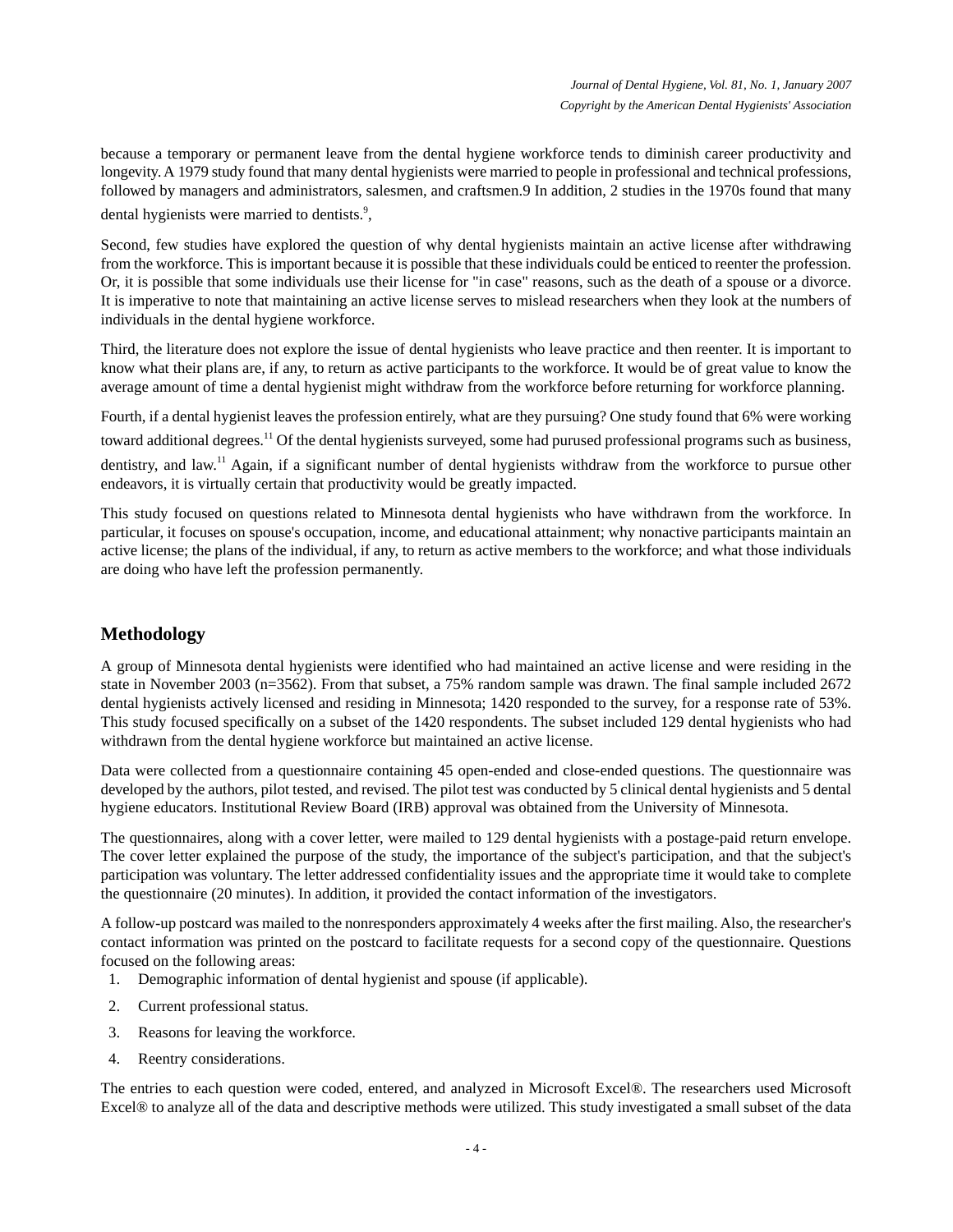collected for a larger project. Because so little is known about the individuals that withdrawal from the dental hygiene workforce, inferential analysis was delayed until the present data could be viewed in the context of the larger data set. Doing so may allow us to present a more coherent and complete picture of the decisions dental hygienists make over the span of their careers.

## **Results**

There were 9.08% of the subjects who had indicated that they dropped out of the workforce for a variety of reasons. Because not all of the 129 respondents answered each of the questions, the number of responses to individual questions varied.

#### *Demographic Information of the Participant*

The demographic data included the year the participant completed their dental hygiene education, the highest academic degree achieved, the year they were born, marital status, and the number of children living in their household. Working and nonworking participant categorical demographic data is summarized in Table I.

| <b>Actively Participating in</b><br><b>Dental Hygiene Workforce</b><br>$(N=1291)$ |       | Not Actively Participating in<br><b>Dental Hygiene Workforce</b><br>$(N=129)$ |       |
|-----------------------------------------------------------------------------------|-------|-------------------------------------------------------------------------------|-------|
| Average Age:                                                                      | 40.38 | Average Age:                                                                  | 46.27 |
| <b>Average Year Completed</b>                                                     | 1988  | <b>Average Year Completed</b>                                                 | 1980  |
| <b>Education:</b>                                                                 |       | <b>Education:</b>                                                             |       |
| <b>Highest Degree Obtained:</b>                                                   |       | <b>Highest Degree Obtained:</b>                                               |       |
| Associate Degree                                                                  | 69%   | Associate Degree                                                              | 53%   |
| Bachelor's Degree                                                                 | 29%   | Bachelor's Degree                                                             | 41%   |
| Master's Degree                                                                   | 2%    | Master's Degree                                                               | 5%    |
| Doctoral Degree                                                                   | $1\%$ | Doctoral Degree                                                               | 2%    |
| <b>Children</b> in Household:                                                     |       | <b>Children</b> in Household:                                                 |       |
| Do Not Have Children                                                              | 37%   | Do Not Have Children                                                          | 33%   |
| Under Age 5                                                                       | 23%   | Under Age 5                                                                   | 28%   |
| Ages 5-12                                                                         | 24%   | Ages 5-12                                                                     | 26%   |
| Ages 13-18                                                                        | 28%   | Ages 13-18                                                                    | 22%   |
| Over Age 18                                                                       | 11%   | Over Age 18                                                                   | 16%   |
| <b>Marital Status:</b>                                                            |       | <b>Marital Status:</b>                                                        |       |
| Single (Never Married)                                                            | 11%   | Single (Never Married)                                                        | 1%    |
| Married                                                                           | 79%   | Married                                                                       | 88%   |
| Divorced                                                                          | 9%    | Divorced                                                                      | 9%    |
| Widowed                                                                           | $1\%$ | Widowed                                                                       | 2%    |

# Table I. **Demographics Chart Active Participants versus Nonactive Participants**

The mean age of the participants who had withdrawn from the dental hygiene workforce was 46.27 years old and had completed their dental hygiene education between 1940 and 2001 (mean=1980). Mean age for the working group was 40.38 years old and had completed their education between 1942 and 2003 (mean=1988). Many of the subjects in both groups held associate degrees; however, it is important to note that several held bachelor's degrees, while a few held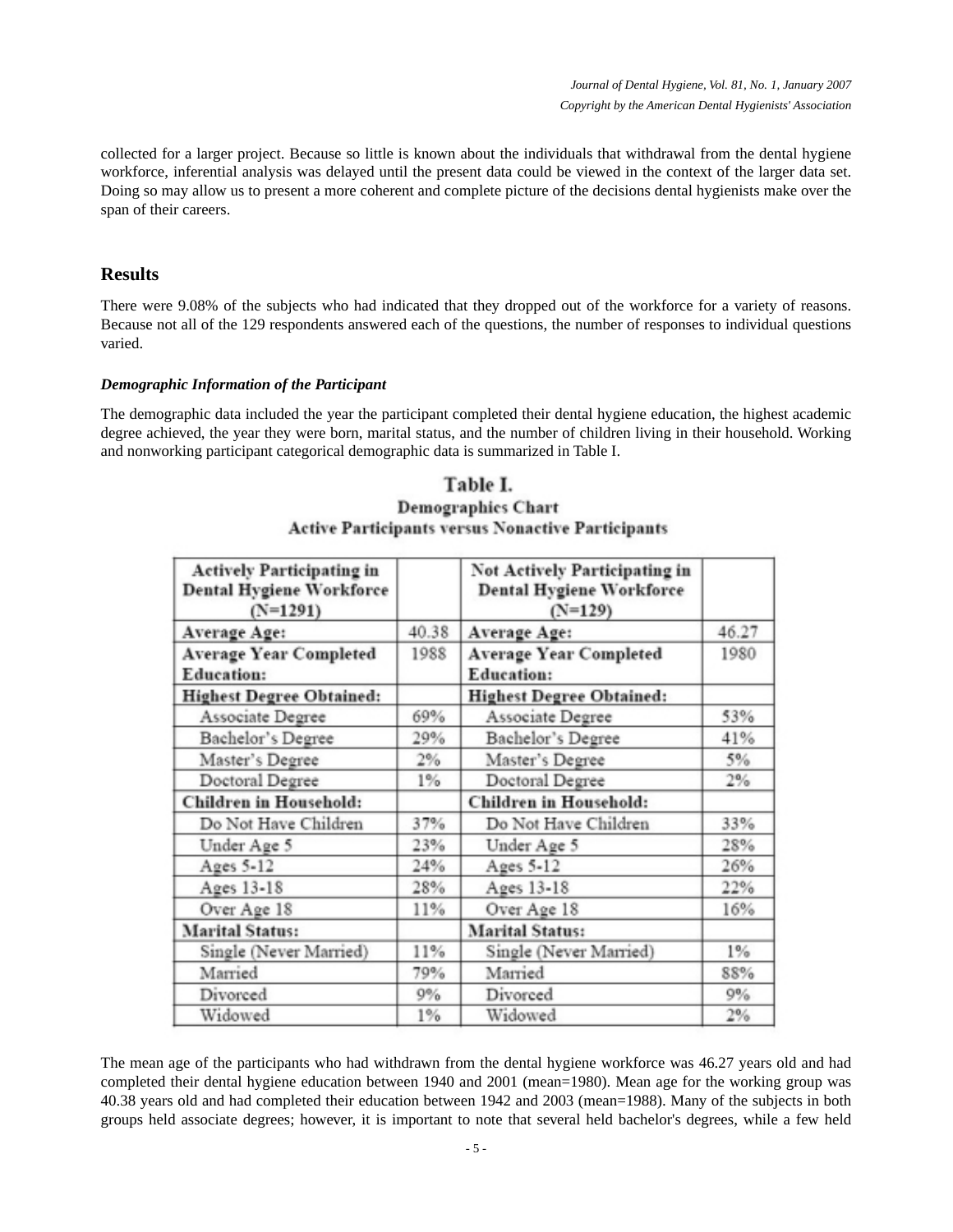master's and doctoral degrees. The educational attainment of the individuals who have withdrawn was higher than the participants who were actively working in the profession. The majority in both groups were married, however, more participants in the working group were single as compared to the nonworking group. Both groups included a similar number of participants who were divorced or widowed.

When asked if they had children living in the home, 67% of nonworking and 63% of working dental hygienists responded to the affirmative. The respondents were also asked to indicate the number of children living within the household in each age category.

Information related to spouse's demographics is presented in Table II. Nonworking participants tended to be married to individuals that were more highly educated. In addition, 23% of nonworking participants indicated that their spouses earned between < \$10 000 and \$49 000, while 77% earned between \$50 000 and \$200 000 or more, annually (Table II). The active participants indicated that 38% of their spouses earned between < \$10,000 and \$49,000, while 63% earned between \$50 000 and \$200 000 or more, annually (Table II). Forty-one percent of nonworking dental hygienists had spouses who earned between \$100 000 and ? \$200 000, annually. Eighteen percent of working dental hygienists had spouses that earned between < \$100 000 and ? \$200 000, annually. Those individuals in both groups in the less than \$10 000 category were mostly retired, although a few were unemployed, stay at home parents, and students.

|                                                                                   |       | эропзе з пешохгаршсэ с пагт<br><b>Active Participants versus Nonactive Participants</b> |       |
|-----------------------------------------------------------------------------------|-------|-----------------------------------------------------------------------------------------|-------|
| <b>Actively Participating in</b><br><b>Dental Hygiene Workforce</b><br>$(N=1291)$ |       | Not Actively Participating in<br><b>Dental Hygiene Workforce</b><br>$(N=129)$           |       |
| <b>Highest Degree Obtained</b><br>by Spouse:                                      |       | <b>Highest Degree Obtained by</b><br>Spouse:                                            |       |
| No Formal Education                                                               | 21%   | No Formal Education                                                                     | 12%   |
| Associate Degree                                                                  | 27%   | Associate Degree                                                                        | 18%   |
| Bachelor's Degree                                                                 | 32%   | Bachelor's Degree                                                                       | 38%   |
| Master's Degree                                                                   | 12%   | Master's Degree                                                                         | 13%   |
| Doctoral Degree                                                                   | 8%    | Doctoral Degree                                                                         | 19%   |
| <b>Spouse's Income:</b>                                                           |       | <b>Spouse's Income:</b>                                                                 |       |
| Less than \$10,000                                                                | 2%    | Less than \$10,000                                                                      | 7%    |
| \$10,000-\$14,999                                                                 | $1\%$ | \$10,000-\$14,999                                                                       | $0\%$ |
| \$15,000-\$24,999                                                                 | 4%    | \$15,000-\$24,999                                                                       | 2%    |
| \$25,000-\$34,999                                                                 | 10%   | \$25,000-\$34,999                                                                       | 5%    |
| \$35,000-\$49,999                                                                 | 21%   | \$35,000-\$49,999                                                                       | 9%    |
| \$50,000-\$74,999                                                                 | 30%   | \$50,000-\$74,999                                                                       | 19%   |
| \$75,000-\$99,999                                                                 | 15%   | \$75,000-\$99,999                                                                       | 17%   |
| \$100,000-\$149,999                                                               | 12%   | \$100,000-\$149,999                                                                     | 18%   |
| \$150,000-\$199,999                                                               | 3%    | \$150,000-\$199,999                                                                     | 8%    |
| \$200,000 or more                                                                 | 3%    | \$200,000 or more                                                                       | 15%   |

# Table 2 **Concrete Demographies Chart**

Spouses' occupations were categorized based on the US Department of Labor, Bureau of Labor Statistics job classifications, which contains 22 categories. Each category included detailed examples of the occupations they represented. Two additional categories were added to better categorize some of the individuals. The first category was business owner and self employed. The second category was retired, unemployed, student, and stay at home spouse.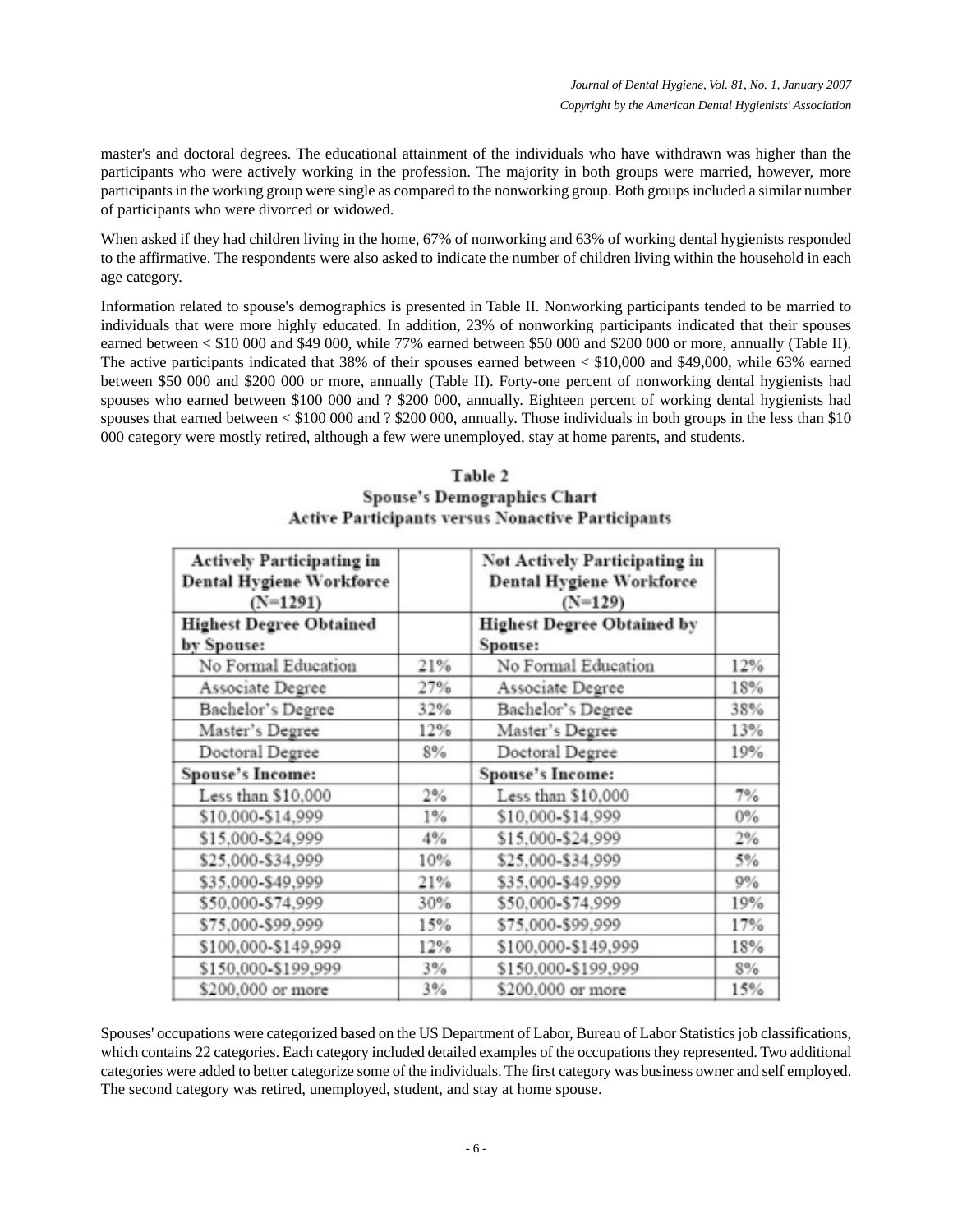Some respondents did not give a detailed description of their spouse's occupation; therefore, these responses were categorized based on the best possible fit. This was also true for the occupations that were not found in the Bureau of Labor Statistics categories. For example, many subjects indicated that their spouse's occupation was management, while others gave a detailed description (eg, chief executive officer for a major bank). Because of these responses, all management positions, regardless of level, were classified in the management occupations category. Another example was classifying a mortician. Mortuary science was not found in any of the Bureau of Labor Statistics categories; therefore, an educated estimate was made and this profession was placed in the life, physical, and social sciences occupations category.

Nonworking dental hygienists tended to be married to spouses from the following categories: management occupations (19%), healthcare practitioner and technical occupations (17%), business owner/self employed (11%), and retired, unemployed, student, and stay-at-home spouse (11%). All spouses who were not working were retired.

The participants active in the dental hygiene workforce tended to be married to spouses working in the following categories: management occupations (17%), construction and extraction occupations (9%), sales and related occupations (8%), and health care practitioner and technical occupations (8%).

#### *Current Professional Status*

Several nonworking participants (n=11) indicated that they were not employed as dental hygienists but were currently seeking dental hygiene positions. Most of the respondents were looking for part-time positions, one was looking for a full-time position, and 2 specified that they would accept either full-time or part-time work. Of those seeking part-time positions, most were doing so due to child-rearing responsibilities. Other reasons included getting out of the house, spouse travels for work, and burnout. The respondents had been seeking employment anywhere from one week to one year.

All of the individuals responded that they were restricting their job search to a specific geographic region due to having family/children/friends in the area, spouse's employment situation, and because they wished to remain in the area. When asked how far they would be willing to commute to work as a dental hygienist, the mean response was 37.72 miles roundtrip. One hundred and eighteen participants (92%) were not currently working as a dental hygienist and not currently seeking employment in the dental hygiene field.

The nonworking participants were asked how long it had been since they left the dental hygiene workforce. The responses ranged from < 1 year to 25 years (Figure 1). All the participants had worked as a clinical dental hygienist at some time in their career.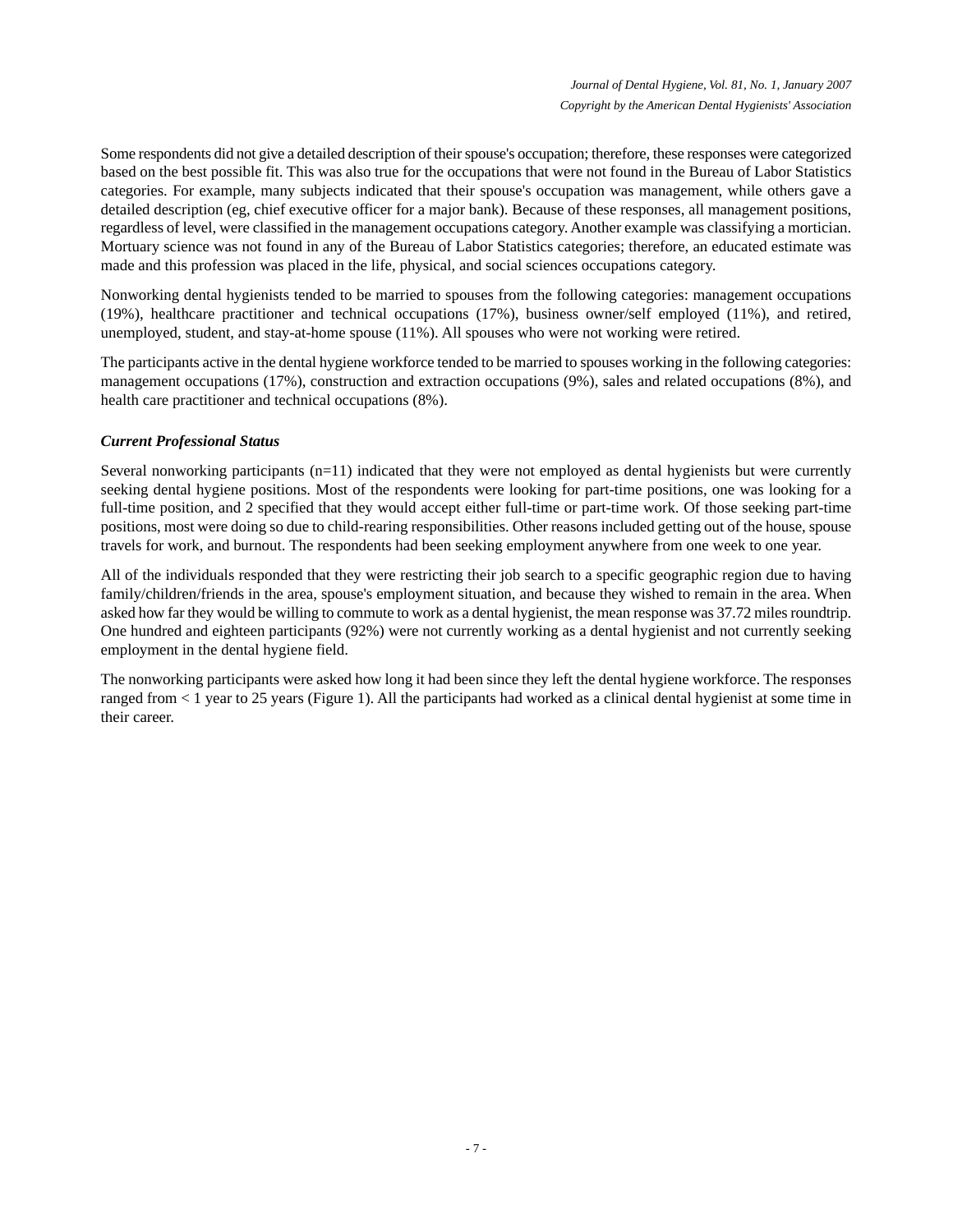

Figure 1. Years out of Dental Hygiene Practice

Nonworking dental hygienists were asked why they ceased working as a dental hygienist. The primary reason was child-rearing responsibilities. Additional reasons cited included health reasons, changed career, other, retired, and income unsatisfactory, respectively. Other reasons cited by respondents included bored or dissatisfied with the profession, poor relations with the dentist, lack of dental hygiene employment opportunities, and caring for others (such as an elderly or ill parent).

When asked why they maintain an active dental hygiene license, the majority indicated it was in case additional income is needed at some point in the future. Other reasons cited were in case spouse is unable to work  $(n=52)$ , other  $(n=43)$ , will resume when children are older ( $n=34$ ), and in case I am unable to find other work ( $n=34$ ). Loyalty to the profession was added because several participants (n=14) had noted this response in the "other" category. Overall, the "other" responses were as follows: mission/volunteer work, licensure is needed for my current (nonclinical dental hygiene) position, and I fill-in at a dental practice. Many indicated that they plan to resume work as a dental hygienist in the future. However, 5 individuals noted that they would be dropping their licenses at the end of the year.

Respondents were asked if they anticipate reentering the dental hygiene workforce at some point in the future, and if so, when? Forty-two percent indicated that they were planning to return to the dental hygiene workforce, while 58% indicated that they were not planning to return. Of those planning to return to the profession, the average time to reenter was planned as 2.42 years, the standard deviation was 1.98, and the range was 6 months to 10 years.

Of those who did not plan to reenter, the most common reason was child-rearing responsibilities, with 50 total responses. Health reasons was the second most common reason, followed by other, retired, better employment in another field, lack of jobs, and lack of child care, respectively.

Finally, individuals were asked what it would take to get them to reenter the dental hygiene workforce. The participants were asked to check all responses that applied. There were 288 total responses. The most prevalent responses were financial difficulties (65), death/disability of a spouse (50), and having children be older than they are now (42). The next most noted responses were as follows: other (33), divorce (29), job offer at an attractive wage (23), fringe benefits (23), currently looking for a dental hygiene position (8), being healthier (8), and relocating to a different community (7). Some of the most indicated "other" responses included finding a "good" dentist to work for, I would return if something bad happened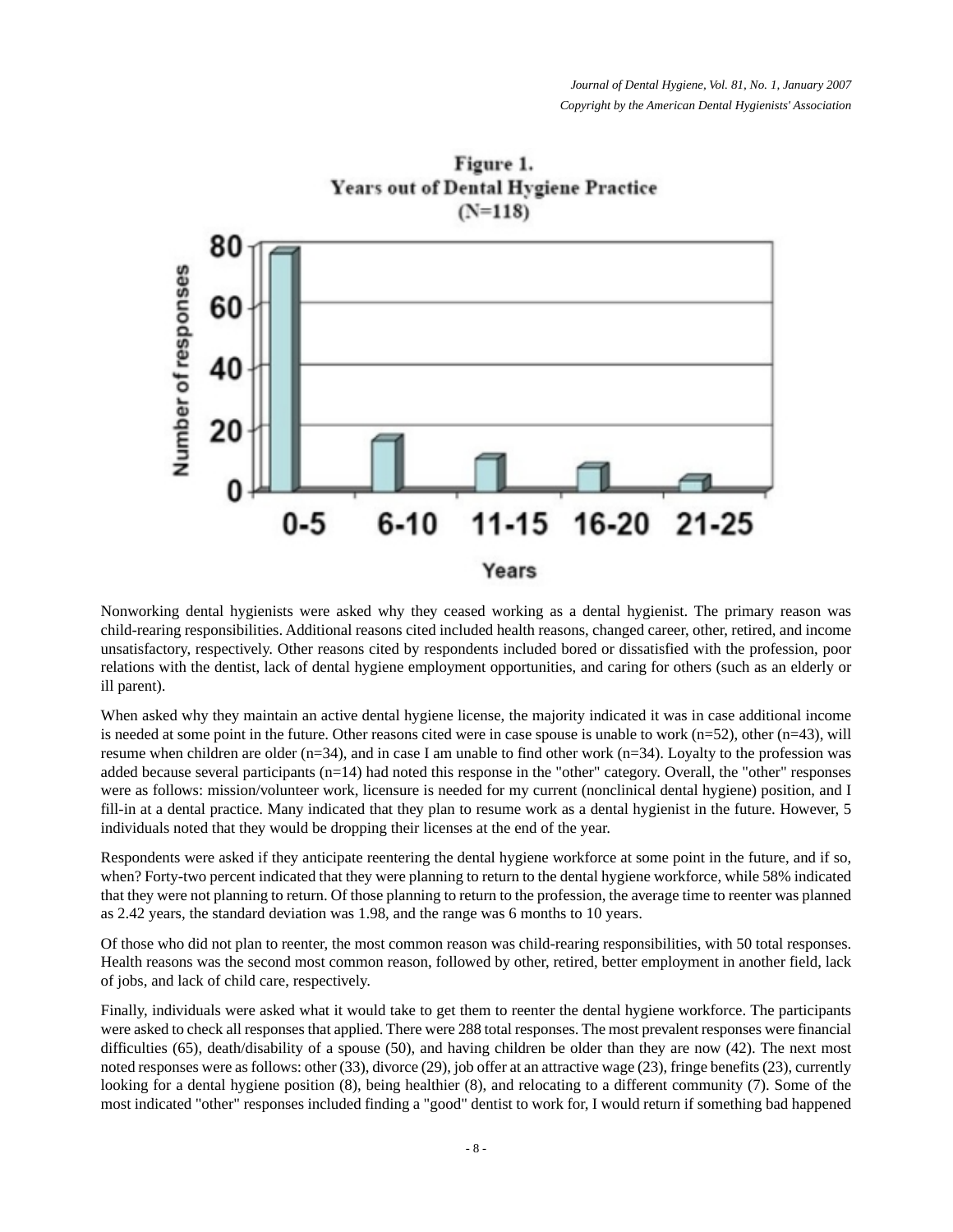in my current career, nothing could get me to return, if other opportunities were available such as independent practice, more skill variety, and/or a nonclinical position became available.

#### *Careers Other Than Dental Hygiene*

Many of the subjects indicated that they were not employed in the dental hygiene workforce because they are working in careers other than clinical dental hygiene. Several participants indicated that it was mandatory or they felt it was important to maintain their dental hygiene license in order to work in their current positions. Such positions included: health care research, computer software implementation, dental assisting instructor, sales, consulting, and dental benefits administration. The remaining participants were in careers that did not necessarily require dental hygiene licensure. Positions held by these participants were as follows: flight attendant, writer, artist, dental technician, medical transcriptionist, trainer, real estate, business owner, medical social worker, health information technology, business, procurement manager, paralegal, nurse, researcher, and epidemiology.

Seven participants noted that they were enrolled in academic programs other than dental hygiene. Reasons for this included: being unable to find a position in dental hygiene, physically unable to practice dental hygiene any longer, bored with the profession, underappreciated, and lack of advancement in the field. Some individuals were enrolled in bachelor and doctoral programs.

A comparison was made between those who had temporarily left the dental hygiene workforce and those who had left permanently. Fifty-eight percent (n=66 ) indicated that they do not anticipate reentering the dental hygiene workforce. These individuals were placed in the Permanently Left Profession category. Forty-two percent (n=48 ) anticipate reentering the dental hygiene workforce in the future. These participants were placed in the Temporarily Left Profession category.

The subjects were asked how many years it had been since they were last employed as a dental hygienist. Those who had permanently left the dental hygiene workforce had been out of work an average of 7.63 years; those who had left temporarily had been out for an average of 3.07 years. The participants who anticipated returning to the workforce were asked to answer the question, in approximately how many years would you reenter? The mean response was 2.53 years. Fifteen participants did not respond to the questions regarding whether or not they planned to reenter the dental hygiene workforce.

Both groups were asked why they ceased working as a dental hygienist. Those who had left the workforce permanently indicated doing so because of the following: health reasons (26%), child-rearing responsibilities (30%), pursuing a different career (29%), and retired (26%). The individuals that had left the workforce temporarily did so because of the following: health reasons (17%), child rearing responsibilities (75%), pursuing a different career (10%), and retired (0%).

## **Discussion**

The purpose of this research was to determine which factors influence dental hygienists to withdrawal from the dental hygiene workforce and what it would take for them to reenter. This study had a 53% response rate, thus, yielding a sample of 1420 individuals. While similar studies have had an overall higher response rate, few had a sample size as large as this study. 2,3,5,11,15,20,22-24

Of the 1420 respondents, 129 participants (9%) were not currently employed as a dental hygienist but maintained an active license. The withdrawal rate of 9% in the current study is similar to the findings of Miller's 1990 study, in which the attrition rate was estimated to be between 5% and  $10\%$ <sup>2</sup>. A similar study found that of those who leave the workforce, most do so temporarily.<sup>6</sup> The current study found that less than one-half of those who withdrew from the workforce anticipate reentering in the future.

The results of this research yield important demographic information about the individuals who are not active participants in the dental hygiene workforce and also about those who are active participants in the dental hygiene workforce. The individuals who were not active in the dental hygiene workforce tended to be older (on average 6 years older than those in the working group), had completed their dental hygiene education 8 years earlier than the participants in the working group, and held higher degrees. They were more likely to be married, have children, with a number of them having younger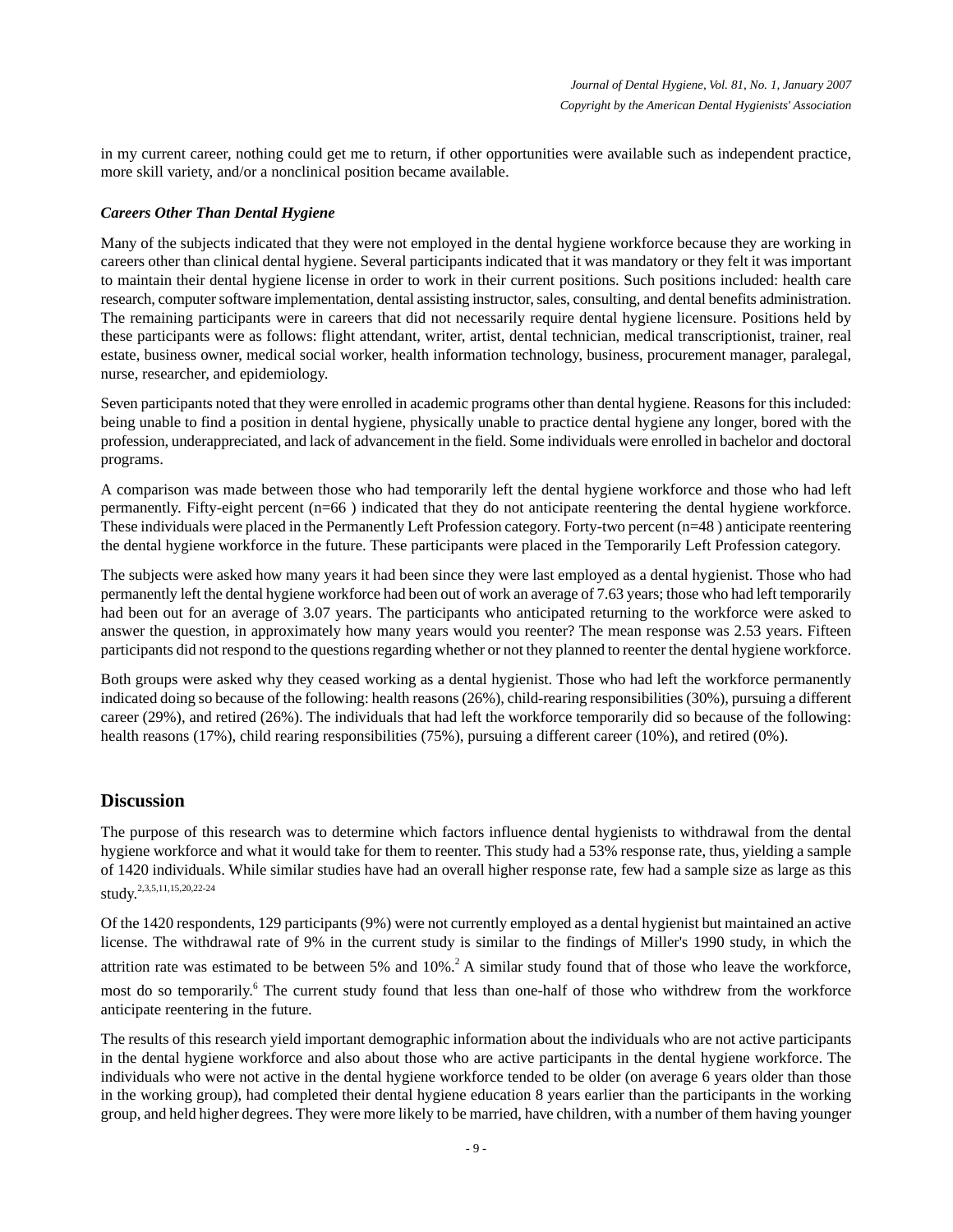children than those in the working group. It is important to note that several of the nonactive individuals were actually working; however, many of them are pursing careers outside of clinical dental hygiene practice.

The career mobility of dental hygienists with spouses whose occupational status and salary are higher, demonstrates movement out of the labor market. This could be a function of spouse's characteristics rather than of the dental hygienist's individual needs. This study found that the participants who have withdrawn from the workforce are married to spouses whom, on average, have higher incomes and have achieved a higher level of education than those individuals who are active in the workforce. For the nonactive dental hygienists, it was found that nearly one-half of the spouses were employed in occupations in the management, health care, and business owners (or self employed) categories. Respondents who were active in the workforce tended to be married to individuals in occupations such as management, construction and extraction occupations, sales and related occupations, and health care. From the responses generated from the survey, when a spouse is earning a higher income, the licensee is likely to pursue other endeavors. For example, they are able to pursue a career other than dental hygiene and/or return to school to earn a higher degree.

The reasons for withdrawal from the dental hygiene profession were also investigated. The participants who do not plan to return to the workforce had been out from dental hygiene employment longer than those who plan to return. Because of this greater lapse in time, it is likely that those who do not plan to return to the profession actually will not. Many studies

have found that child-rearing responsibilities are the primary reason for withdrawing from the workforce.<sup>4-6,8,15,21,22</sup> This finding was confirmed in this study. Child rearing was the most frequently cited reason for not working in dental hygiene by all groups. It is interesting to note that of the respondents who anticipate returning to the workforce, 75% indicated that the withdrawal was due to child-rearing responsibilities, while 30% of those who do not anticipate returning responded the same. Because of this difference, it does not seem that child rearing is a reason for permanently withdrawing from the profession. In addition, the participants who anticipated a return to the workforce indicated, on average, that they would return in 2.53 years.

When the participants were asked why they ceased working as a dental hygienist, the second most noted answer was due to health-related reasons. Therefore, this study supports the literature on this issue. In addition, it might be of value for dental hygiene curriculums to educate students about careers related to dental hygiene, such as dental professional sales, dental hygiene research, and dental hygiene education. Because health-related reasons seem to be an important factor for withdrawal, dental hygienists should be educated on alternative career choices.

Career change was another reason for withdrawing from the dental hygiene workforce. This was found to be true mostly within the population that does not anticipate returning to the workforce. When asked why they ceased working as a dental hygienist, 16% indicated that they were pursuing another career. Some of the individuals noted that maintaining their license was required for their current position, while others indicated that this was not the case. It is important to note that while all withdrawals contribute to the diminishment in dental hygiene clinical practice productivity, many are also contributing to the dental hygiene profession via research, dental hygiene education, consulting, marketing and sales, nonclinical pubic health positions, and dental insurance management. Therefore, their withdrawal should not be considered a detriment to the profession. Dental hygiene educational programs should account for such losses and also educate students about careers related to dental hygiene, which could at some point be considered an alternative to clinical dental hygiene practice.

This leads to the question of why individuals retain an active license to practice dental hygiene. A number of individuals stated that they plan to resume when their children are older. However, more subjects indicated that they were retaining a license as a backup, in case their situation should change in the future. For example, many responded that they retained their license in case additional income is needed, in case spouse is unable to work, or in case they are unable to find other work. Therefore, it is likely that such individuals would not choose to return to the profession unless a major change occurred within their household.

It is possible that some dental hygienists could be enticed to return to the profession if certain conditions were different. One such condition would include a change in their personal life that would require the individual to return to work. Or, an individual might be more likely to be an active participant in the workforce if they felt that they were being sufficiently compensated for their work and/or if the job offered adequate fringe benefits. This is an important finding because it reveals that, while an individual may or may not have withdrawn from the workforce for these reasons, they could be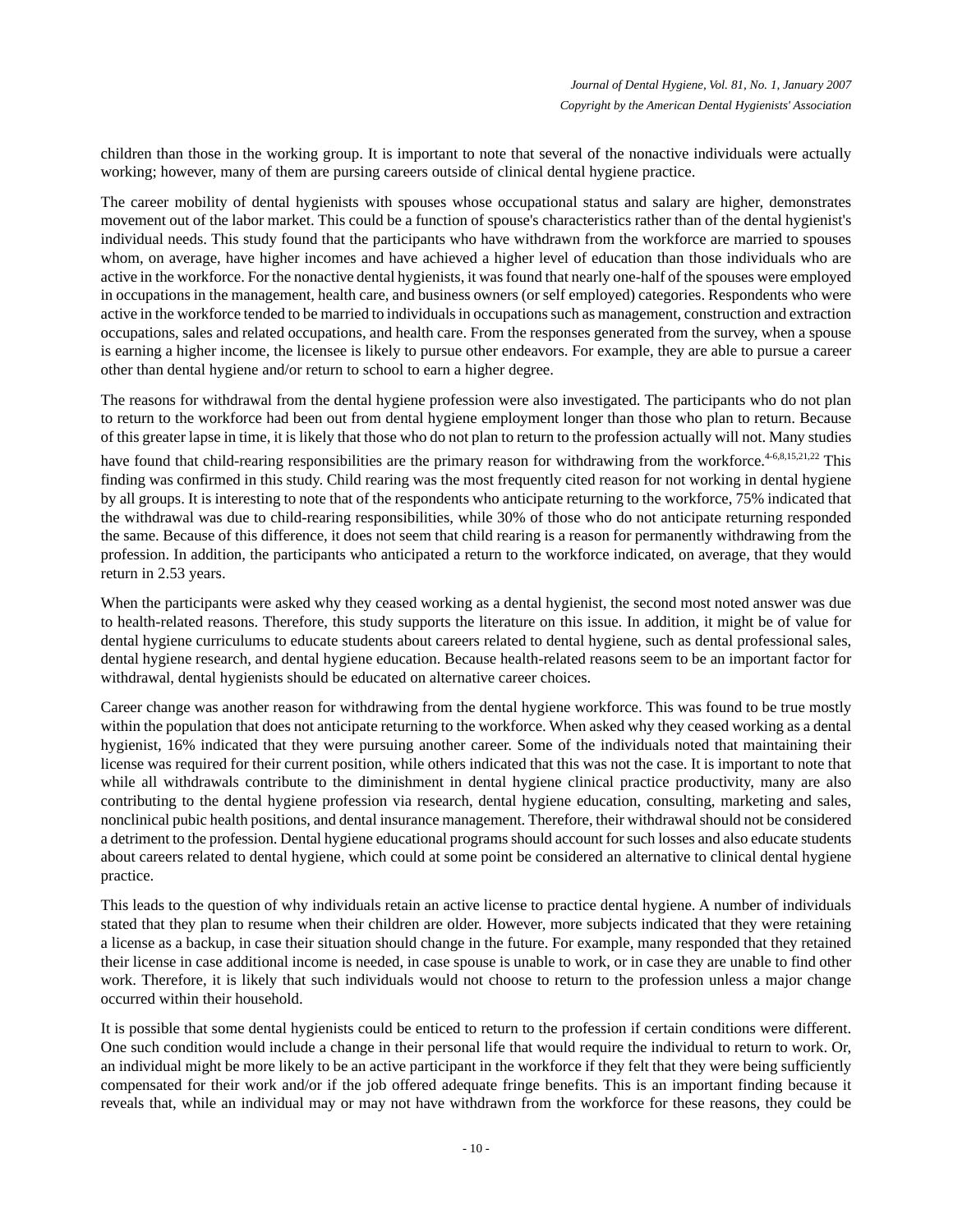enticed to return because of them. It would be beneficial for employers of dental hygienists to be aware of this finding in order to entice them to remain working.

Because of the nature of the work and the demands of the profession, it is likely that movement out of the dental hygiene workforce is always going to be an issue. However, according to the US Department of Labor, Bureau of Labor Statistics,

dental hygiene employment is expected to grow much faster than the average for all occupations through the year  $2012<sup>1</sup>$ This projection rests on assumptions about the increasing demand for dental care and the greater utilization of dental

hygienists to perform services previously performed by dentists.<sup>1</sup> If such an assumption were true, the way in which people access dental care could change, which in turn, would likely have a great effect on public policy. This effect on public policy would mean that dental hygienists could be responsible for more expanded duties and the workforce would need to be staffed to meet such changes.

# **Conclusion**

While this research only included Minnesota dental hygienists who hold an active license, it did not include individuals who have been licensed and for one reason or another terminated that license. Future research might include studies to determine the reasons for termination, what factors might have changed their decision, and the reasons for their withdrawal from the workforce.

The findings from this study tend to confirm the results of related work. In addition, this study suggests that dental hygiene workforce issues are of great complexity and are multifactorial in nature. This study yielded the following results:

- In general, 9% of dental hygienists in Minnesota withdrew from clinical practice.
- There are key differences between those who are active participants in the workforce and those who have withdrawn.
- Spouse's income is a factor that contributes to withdrawal.
- The primary reason for withdrawal is child-rearing responsibilities, followed by health reasons, and pursuing a different career.
- Most of the individuals indicated that they do not plan to return to the clinical dental hygiene workforce.
- Having financial difficulties, death/disability of a spouse, and having older children were the primary factors that would entice a respondent to return as an active participant to the clinical dental hygiene workforce.

As dental hygiene educational programs plan for future enrollments to meet projected demands, they would be advised to consider the attrition figures identified in this study and to explore and address, to the extent possible, the factors contributing to withdrawal from the dental hygiene workforce.

## **Acknowledgements**

#### **Notes**

Correspondence to: Sarah Verville Basile at vervi001@umn.edu.

## **References**

- 1. Occupational Outlook Handbook, 2004-2005 Edition, Dental Hygienists [Internet] . United States Department of Labor, Bureau of Labor Statistics. 2004-2005. [cited 2004 Oct 11]. 4 Available from: http://www.bls.gov/oco/ocos097.htm.
- 2. Miller DL. An investigation into attrition of dental hygienists from the workforce. Dent Hyg. 1991;66: 25-31.
- 3. Heine-Draznin CS, Jong MS, Cross GN. The dental hygienist: insights into career satisfaction . J Dent Pract Adm. 1985;2: 117-121.